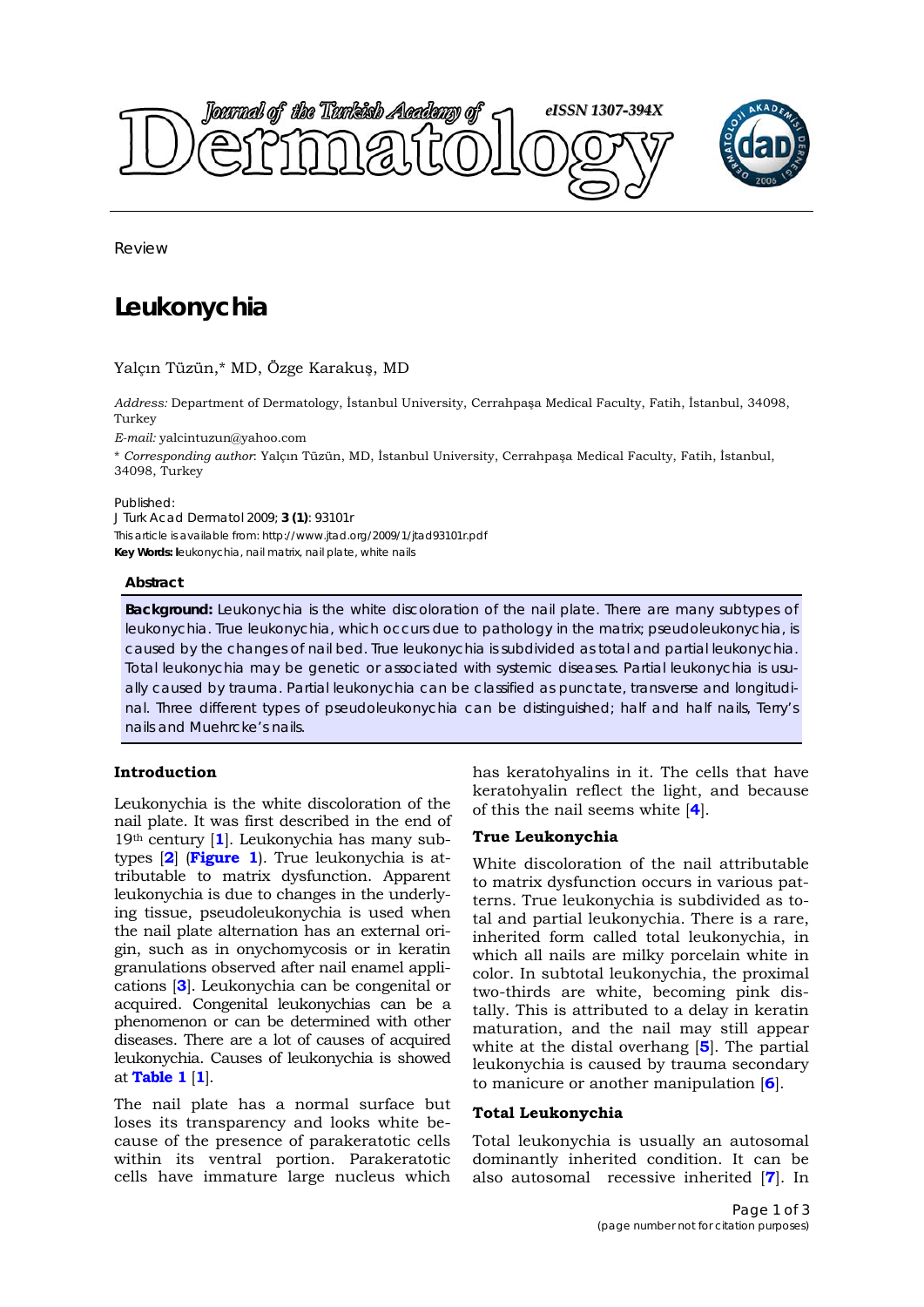**Figure 1.** Some leukonychia types: 1) Leukonychia partialis; 2) Leukonychia totalis; 3) Leukonychia striata; 4) Leukonychia transversalis; 5) Leukonychia punktata.

autosomal dominantly inherited form, it can be a part of *Bart-Pumphrey* Syndrome in which there is also knuckle pads and deafness or *Buschkell-Gorlin* Syndrome in which there is also sebaceous cysts and renal calculus. Conditions that may cause total leukonychia include typhoid fever, leprosy, cirrhosis, nail biting, trichinosis and cytotoxic drugs [**2**].

**Table 1.** Causes of Leukonychia

| Congenital                                    |
|-----------------------------------------------|
| Leukonychia only                              |
| Leukonychia with koilonychia                  |
| Leukonychia with knuckle pads and deafness    |
| Leukonychia totalis, multiple sebaceous cysts |
| and renal calculi                             |
| Acquire                                       |
| Addison disease                               |
| After the treatment with antimetabolites      |
| Cardiac failure                               |
| Systemic lupus erythematosus                  |
| Arsenic poisoning                             |
| <b>Exfoliative dermatitis</b>                 |
| Hodgkin disease                               |
| Infectious fever                              |
| Menstrual cycle                               |
| Myocardial infarct                            |
| Leprosy, malaria, pneumonia                   |
| Pellagra                                      |
| Thallium poisoning                            |
| Tuberculosis                                  |
| Trauma                                        |
| Herpes zoster                                 |
| Fungal infections                             |
| Tuberculosis                                  |
| Zinc deficiency                               |
| Trichinosis                                   |
|                                               |

#### *J Turk Acad Dermatol* 2009; **3 (1)**: 93101r. http://www.jtad.org/2009/1/jtad93101r.pdf

## **Partial Leukonychia**

Partial leukonychia can be thought as a phase of total leukonychia. There is a possibility that one patient has partial leukonychia and total leukonychia in several periods of time in life [**1**]. Tuberculosis, Hodgkin disease, metastatic carcinoma, leprosy can cause partial leukonychia, or it may be idiopathic [**8**]. There are three morphologic variants of partial leukonychia; punctate, transverse and longitudinal leukonychia [**2**].

In transverse leukonychia, the nail plate shows multiple transverse white opaque parallel lines [**3**]. It is frequently observed in the fingernails of women, in whom the cause is matrix trauma secondary to manicure. It may also occur in great toenails as a consequence of trauma from shoes. White bands parallel to lunula are sometimes diagnostic for arsenic poisoning. They are called *Mees*'s lines. Conversely, various systemic conditions can also cause transverse leukonychia similar to *Mees*'s lines. Infectious diseases, especially with a high fever, such as acute respiratory infections, measles, malaria, herpes zoster and leprosy, can induce white nail bands [**9**].

Punctate leukonychia is the most common type and it occurs in normal individuals. The nail plate shows small opaque white spots that move distally with nail growth and usually they disappear in time. Punctate leukonychia can not be explained by just abnormal keratinization. Besides parakeratosis, the air that goes in between the cells may cause this appearance. It is also caused by trauma [**2**]. Punctate leukonychia is seen in alopecia areata. The pattern and number of spots may change as the nail grows [**5**].

Longitudinal leukonychia is 1mm white longitudinal lines and it is under the nail plate. It may be associated with *Darier*'s disease [**3**].

#### **Pseudoleukonychia**

This term is used when the white discoloration is caused by the changes of nail bed. Three different types of pseudoleukonychia can be distinguished, *Terry*'s nails, *Muehrcke*'s nails and half and half nails [**11**].